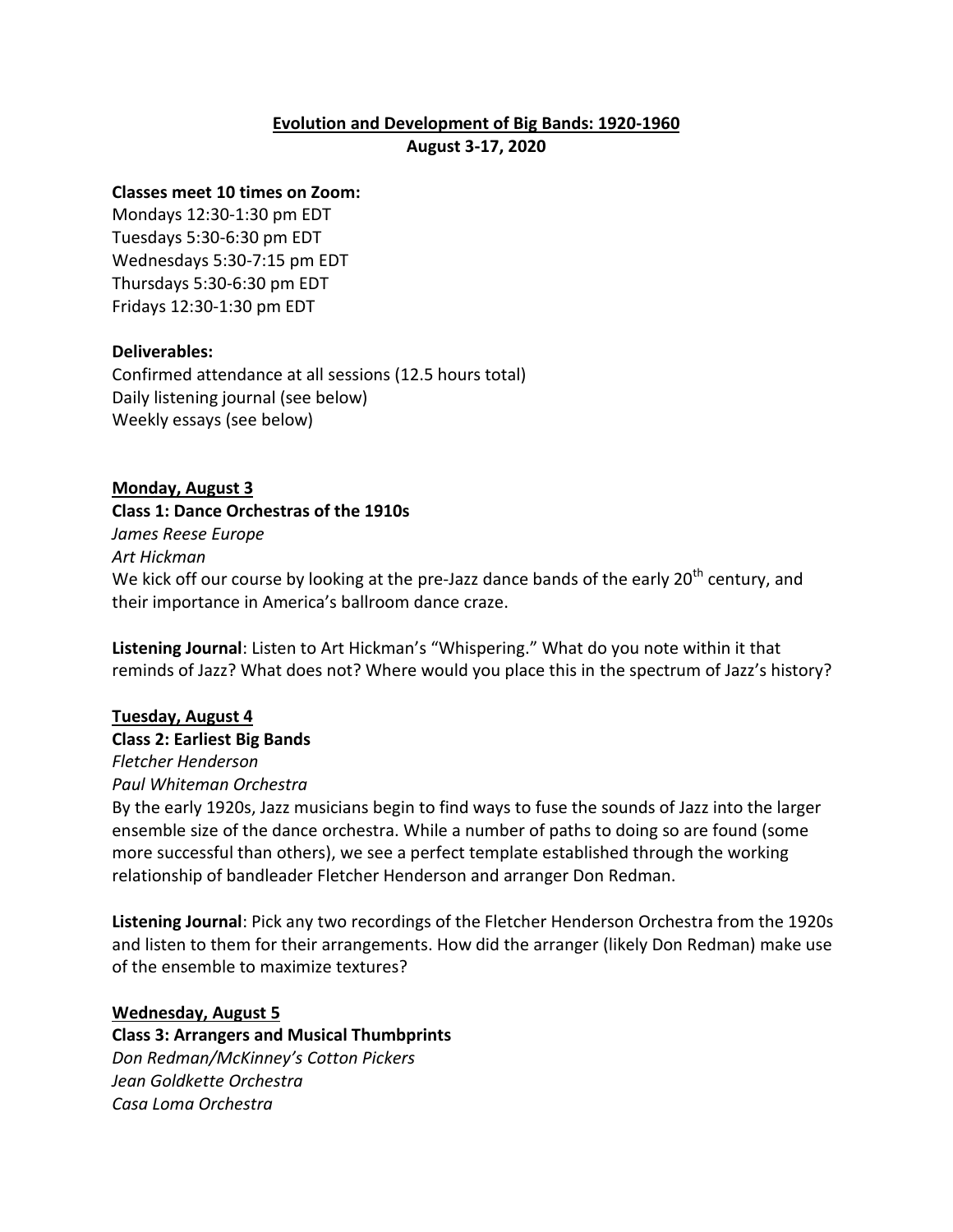The 1920s into the 1930s show us the importance of arrangers in the big band setting. Arranging decisions, more than soloists, ensured each band's unique musical thumbprint. In our third class, we look at some Jazz Age big bands and explore the impact arrangers had on their sounds.

**Listening Journal**: Pick a recording of the Jean Goldkette Orchestra and compare it to a track of McKinney's Cotton Pickers and/or the Fletcher Henderson Orchestra. Note how the arrangers achieved vastly different visions.

# **Thursday, August 6**

# **Class 4: Duke Ellington, 1923-1932**

#### *Duke Ellington*

Duke Ellington, America's most influential composer, first rose as a band leader in the Jazz Age. With an incredible vision for composing and arranging, Ellington would find national acclaim through his late 1920s run at the famed Cotton Club. In this class, we look at some of his earliest masterpieces.

**Listening Journal**: Pick one of Duke Ellington's 1920s works and listen for how he writes to his ensemble's strengths. What do you note?

**Friday, August 7 Class 5: Kansas City's Sound** *Bennie Moten Andy Kirk* With the ballroom dance craze a national pastime, and with Jazz continuing to rise in prominence, cities throughout the United States became home to big bands, in addition to touring ensembles. One city in particular will have an outsized impact on the development of Swing. We'll look at the early big band sounds of Kansas City in today's class.

**Listening Journal**: Pick any of the recordings of Bennie Moten or of Andy Kirk. How do these recordings compare to the recordings you've heard in the earlier classes?

**Essay**: Write a 2,000-word essay (due August 10) that outlines the rise of dance orchestras, and explains how Jazz musicians fused their styles with Jazz orchestras, citing musical examples covered in class. Outline the role of an arranger.

**Monday, August 10 Class 6: Swing Era and Jazz's Popularity** *Benny Goodman Cab Calloway Artie Shaw* We mark 1935 as the advent of the Swing Era. Why? What shifted in listeners' priorities? In today's class, we look at the birth of the Swing Era, and listen to key figures of the period.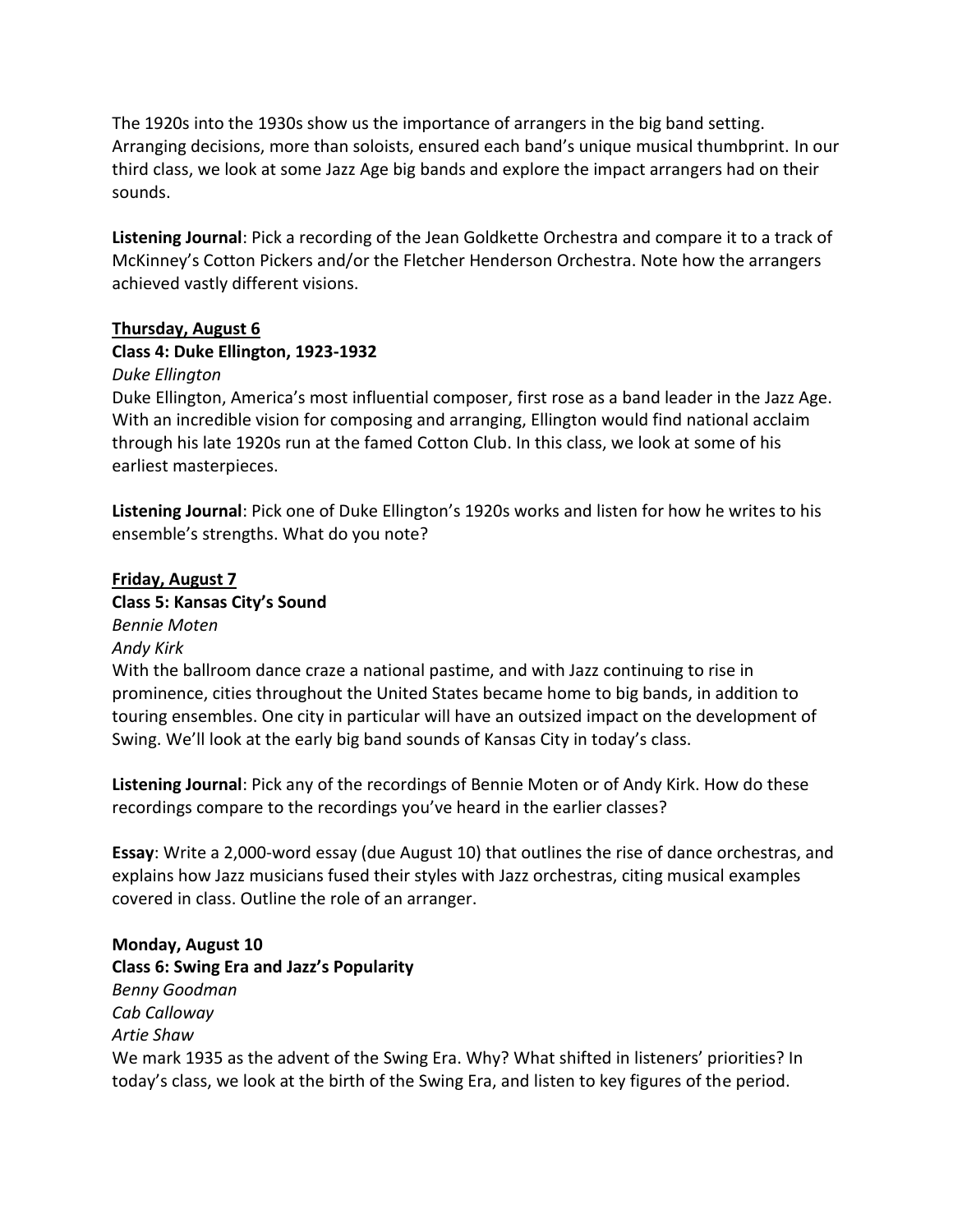**Listening Journal:** Compare Benny Goodman's recording of "King Porter Stomp" to Fletcher Henderson's recording of "King Porter Stomp." Outline how they differ.

# **Tuesday, August 11**

# **Class 7: Evolution of Swing**

*Count Basie Orchestra Jimmie Lunceford Orchestra Chick Webb Orchestra* While we might talk about "Swing" as a monolithic idea, but bands of this era had uniquely different approaches to swinging. We'll look at Count Basie's iconic "All-American" Rhythm Section, Jimmie Lunceford's singular rhythmic drive, and Chick Webb's iconic ensemble.

**Listening Journal**: Pick a 1930s recording of Count Basie's, Jimmie Lunceford's, or Chick Webb's, and discuss how the band swings.

# **Wednesday, August 12**

**Class 8: Late Swing Era** *Benny Goodman 1940s Blanton-Webster Band Woody Herman Orchestra*

The Swing Era meant ensemble expansions and ambitious new ideas, and bands evolved and changed throughout the decade. We'll look at Duke Ellington's iconic ensemble of the early 1940s (dubbed The Blanton-Webster Band), hear how a change in arrangers altered Benny Goodman's sound, and check out how Woody Herman's Orchestra adapted to a rising new style.

**Listening Journal**: Compare an early 1940s recording of Duke Ellington's to a 1920s record of his. How did his writing and arranging change? How did the band change?

#### **Thursday, August 13**

**Class 9: BeBop Big Bands and Beyond** *Billy Eckstine Dizzy Gillespie Gerald Wilson Thad Jones-Mel Lewis Orchestra*

While Big Bands began to decline throughout the 1940s, the final years of Big Bands and the advent of BeBop did overlap with some amazing results. We'll hear the early BeBop big bands of Dizzy Gillespie, and Gerald Wilson, and we'll also check out some later ensembles like the Thad Jones-Mel Lewis Orchestra.

**Listening Journal**: Listen to a recording of the Dizzy Gillespie big band of the 1940s. How do you hear the influence of BeBop in the writing and playing?

# **Friday, August 14**